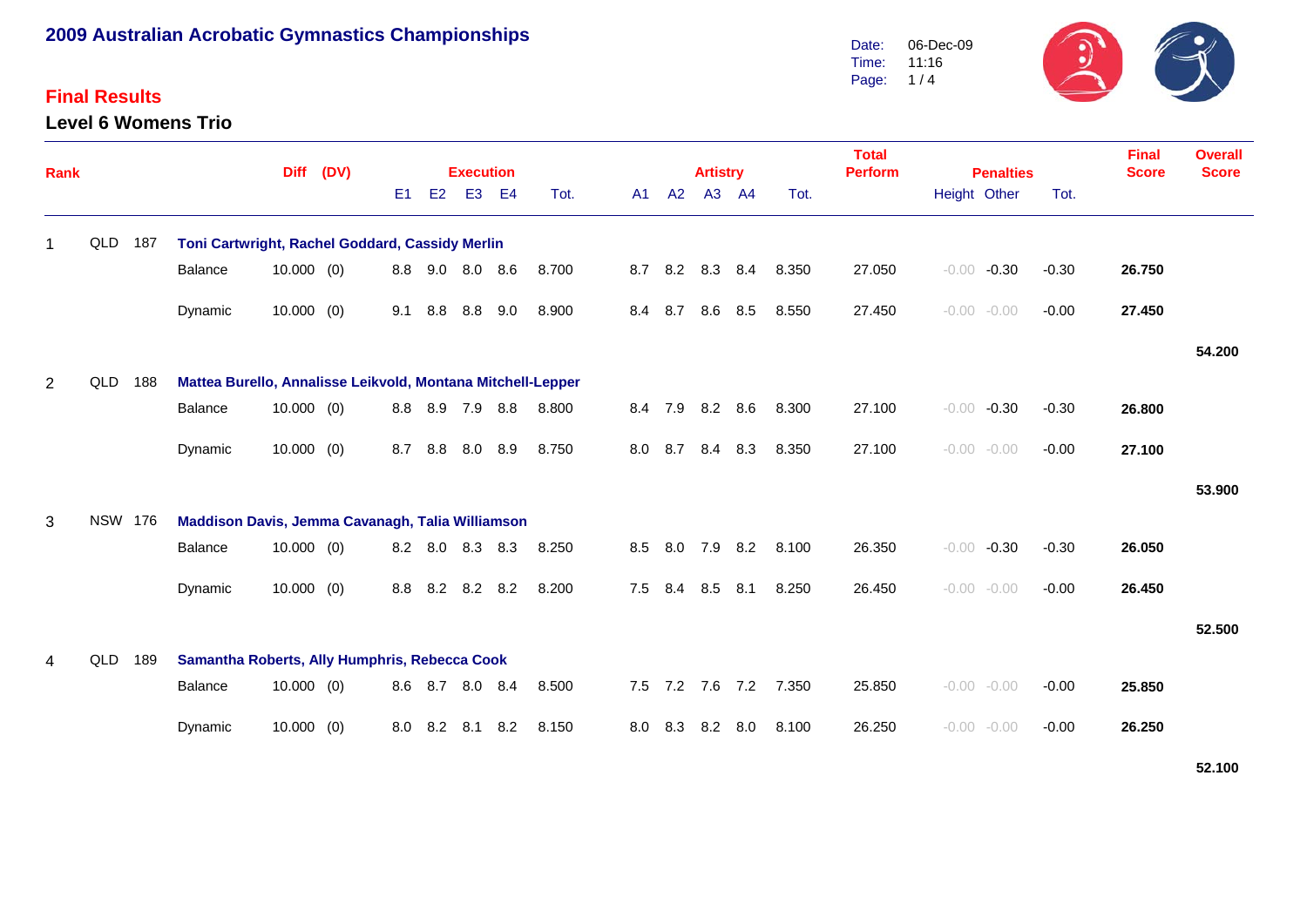### **Final Results**

**Level 6 Womens Trio**



| Rank           |                |     |                                                       | <b>Diff</b>  | (DV) |     | <b>Execution</b> |                 |     |       |  |     |     | <b>Artistry</b> |         |       | <b>Total</b><br><b>Perform</b><br><b>Penalties</b> |                |         |         | <b>Final</b><br><b>Score</b> | <b>Overall</b><br><b>Score</b> |
|----------------|----------------|-----|-------------------------------------------------------|--------------|------|-----|------------------|-----------------|-----|-------|--|-----|-----|-----------------|---------|-------|----------------------------------------------------|----------------|---------|---------|------------------------------|--------------------------------|
|                |                |     |                                                       |              |      | E1  | E2               | E <sub>3</sub>  | E4  | Tot.  |  | A1  | A2  |                 | A3 A4   | Tot.  |                                                    | Height Other   |         | Tot.    |                              |                                |
| 5              | WA             | 185 | Pip Thomas, Michelle Ranieri, Eloise Haslehurst       |              |      |     |                  |                 |     |       |  |     |     |                 |         |       |                                                    |                |         |         |                              |                                |
|                |                |     | <b>Balance</b>                                        | $10.000$ (0) |      |     |                  | 8.0 8.0 7.9 7.8 |     | 7.950 |  | 7.9 | 7.9 |                 | 8.1 7.7 | 7.900 | 25.850                                             | $-0.00$        | $-0.30$ | $-0.30$ | 25.550                       |                                |
|                |                |     | Dynamic                                               | $10.000$ (0) |      | 8.1 | 8.0              | 8.0             | 7.9 | 8.000 |  | 8.0 | 8.0 | 8.3             | 7.6     | 8.000 | 26.000                                             | $-0.00 - 0.00$ |         | $-0.00$ | 26.000                       |                                |
|                |                |     |                                                       |              |      |     |                  |                 |     |       |  |     |     |                 |         |       |                                                    |                |         |         |                              | 51.550                         |
| 6              | <b>NSW 178</b> |     | Laura Rutledge-Robb, Olivia Wilson, Kayla Von Borstel |              |      |     |                  |                 |     |       |  |     |     |                 |         |       |                                                    |                |         |         |                              |                                |
|                |                |     | <b>Balance</b>                                        | $10.000$ (0) |      | 8.3 | 8.1              | 8.1             | 8.5 | 8.200 |  | 7.8 | 8.0 | 8.1             | 7.9     | 7.950 | 26.150                                             | $-0.00 - 0.00$ |         | $-0.00$ | 26.150                       |                                |
|                |                |     | Dynamic                                               | $10.000$ (0) |      | 7.3 | 7.4              | 8.0 7.5         |     | 7.450 |  | 8.2 | 8.0 | 7.4             | 7.8     | 7.900 | 25.350                                             | $-0.00 - 0.00$ |         | $-0.00$ | 25.350                       |                                |
|                |                |     |                                                       |              |      |     |                  |                 |     |       |  |     |     |                 |         |       |                                                    |                |         |         |                              | 51.500                         |
| $\overline{7}$ | <b>VIC</b>     | 181 | Patricia Hearn, Danielle Peters, Nicole Young         |              |      |     |                  |                 |     |       |  |     |     |                 |         |       |                                                    |                |         |         |                              |                                |
|                |                |     | <b>Balance</b>                                        | $10.000$ (0) |      |     | 7.8 7.8          | 8.0             | 8.3 | 7.900 |  | 8.0 | 7.9 | 8.1             | 7.9     | 7.950 | 25.850                                             | $-0.00 - 0.00$ |         | $-0.00$ | 25.850                       |                                |
|                |                |     | Dynamic                                               | $10.000$ (0) |      | 7.8 | 7.0              | 7.7 7.8         |     | 7.750 |  | 8.2 | 8.0 | 7.7             | 7.8     | 7.900 | 25.650                                             | $-0.00 - 0.00$ |         | $-0.00$ | 25.650                       |                                |
|                |                |     |                                                       |              |      |     |                  |                 |     |       |  |     |     |                 |         |       |                                                    |                |         |         |                              | 51.500                         |
| 8              | WA             | 184 | Claudia Perry, Emily Aitken, Kate Langton             |              |      |     |                  |                 |     |       |  |     |     |                 |         |       |                                                    |                |         |         |                              |                                |
|                |                |     | <b>Balance</b>                                        | $10.000$ (0) |      | 8.9 | 8.3              | 9.0             | 8.6 | 8.750 |  | 8.6 | 7.9 | 7.8             | 7.6     | 7.850 | 26.600                                             | $-0.00$        | $-0.30$ | $-0.30$ | 26.300                       |                                |
|                |                |     | Dynamic                                               | 9.000(0)     |      | 7.9 | 8.2              | 8.5             | 8.2 | 8.200 |  | 8.4 | 7.7 | 7.6             | 7.6     | 7.650 | 24.850                                             | $-0.00$        | $-0.00$ | $-0.00$ | 24.850                       |                                |

**51.150**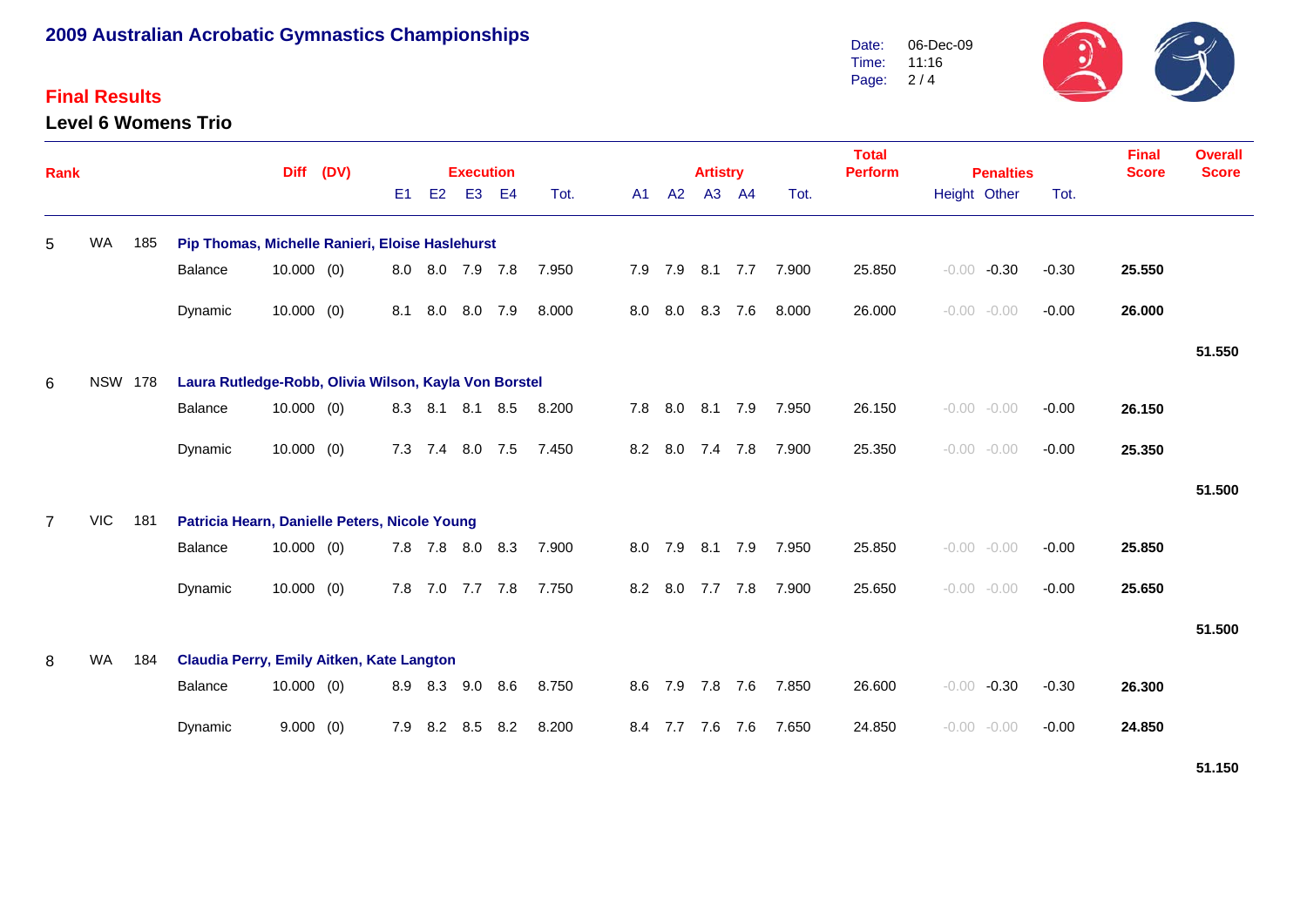### **Final Results**

**Level 6 Womens Trio**



| <b>Rank</b> |                |     |                                               | <b>Diff</b>  | (DV) |                |             | <b>Execution</b> |     |       |     |         | <b>Artistry</b> |                 |       | <b>Total</b><br><b>Perform</b> | <b>Penalties</b>   |         | <b>Final</b><br><b>Score</b> | <b>Overall</b><br><b>Score</b> |
|-------------|----------------|-----|-----------------------------------------------|--------------|------|----------------|-------------|------------------|-----|-------|-----|---------|-----------------|-----------------|-------|--------------------------------|--------------------|---------|------------------------------|--------------------------------|
|             |                |     |                                               |              |      | E <sub>1</sub> | E2          | E <sub>3</sub>   | E4  | Tot.  | A1  | A2      |                 | A3 A4           | Tot.  |                                | Height Other       | Tot.    |                              |                                |
| 9           | QLD 186        |     | Jazmin Fabish, Jacinda Fehlhaber, Andrea Rich |              |      |                |             |                  |     |       |     |         |                 |                 |       |                                |                    |         |                              |                                |
|             |                |     | Balance                                       | $10.000$ (0) |      |                |             | 7.7 8.1 7.8 8.1  |     | 7.950 |     | 7.7 7.9 |                 | $8.0\quad 8.0$  | 7.950 | 25.900                         | $-0.30$<br>$-0.00$ | $-0.30$ | 25.600                       |                                |
|             |                |     | Dynamic                                       | $10.000$ (0) |      |                |             | 7.2 7.5 7.4 7.3  |     | 7.350 | 8.1 | 7.5     | 7.4             | 7.7             | 7.600 | 24.950                         | $-0.00 - 0.00$     | $-0.00$ | 24.950                       |                                |
|             |                |     |                                               |              |      |                |             |                  |     |       |     |         |                 |                 |       |                                |                    |         |                              | 50.550                         |
| 10          | <b>NSW 177</b> |     | Beatrix Budai, Nicole Morley, Gemma Bartle    |              |      |                |             |                  |     |       |     |         |                 |                 |       |                                |                    |         |                              |                                |
|             |                |     | Balance                                       | $10.000$ (0) |      | 8.3            | 8.0         | 8.0              | 8.3 | 8.150 | 8.0 | 7.9     | 7.9             | 8.4             | 7.950 | 26.100                         | $-0.00 - 0.00$     | $-0.00$ | 26.100                       |                                |
|             |                |     | Dynamic                                       | $10.000$ (0) |      | 6.7            | 8.2         | 7.3 7.0          |     | 7.150 | 8.1 |         | 7.2 7.5         | 7.2             | 7.350 | 24.500                         | $-0.30$<br>$-0.00$ | $-0.30$ | 24.200                       |                                |
|             |                |     |                                               |              |      |                |             |                  |     |       |     |         |                 |                 |       |                                |                    |         |                              | 50.300                         |
| 11          | <b>NSW 179</b> |     | Mackenzie Sivyer, Emily Moore, Tamika Wardell |              |      |                |             |                  |     |       |     |         |                 |                 |       |                                |                    |         |                              |                                |
|             |                |     | Balance                                       | $10.000$ (0) |      |                |             | 8.3 8.2 7.8      | 8.0 | 8.100 |     |         |                 | 7.8 7.8 7.9 7.8 | 7.800 | 25.900                         | $-0.00 - 0.00$     | $-0.00$ | 25.900                       |                                |
|             |                |     | Dynamic                                       | $10.000$ (0) |      | 6.7            | 6.5         | 6.7              | 7.3 | 6.700 | 8.0 | 7.6     | 7.6             | 7.7             | 7.650 | 24.350                         | $-0.00 - 0.00$     | $-0.00$ | 24.350                       |                                |
|             |                |     |                                               |              |      |                |             |                  |     |       |     |         |                 |                 |       |                                |                    |         |                              | 50.250                         |
| 12          | VIC            | 182 | Hayley Rankin, Lauren Shiel, Natalie Holt     |              |      |                |             |                  |     |       |     |         |                 |                 |       |                                |                    |         |                              |                                |
|             |                |     | Balance                                       | $10.000$ (0) |      |                |             | 7.7 7.2 7.0 7.5  |     | 7.350 |     |         |                 | 7.5 7.8 7.7 7.2 | 7.600 | 24.950                         | $-0.30$<br>$-0.00$ | $-0.30$ | 24.650                       |                                |
|             |                |     | Dynamic                                       | $10.000$ (0) |      |                | $7.3$ $7.1$ | 7.4              | 6.8 | 7.200 |     |         | 7.6 7.4 7.3 7.6 |                 | 7.500 | 24.700                         | $-0.00 - 0.00$     | $-0.00$ | 24.700                       |                                |

**49.350**